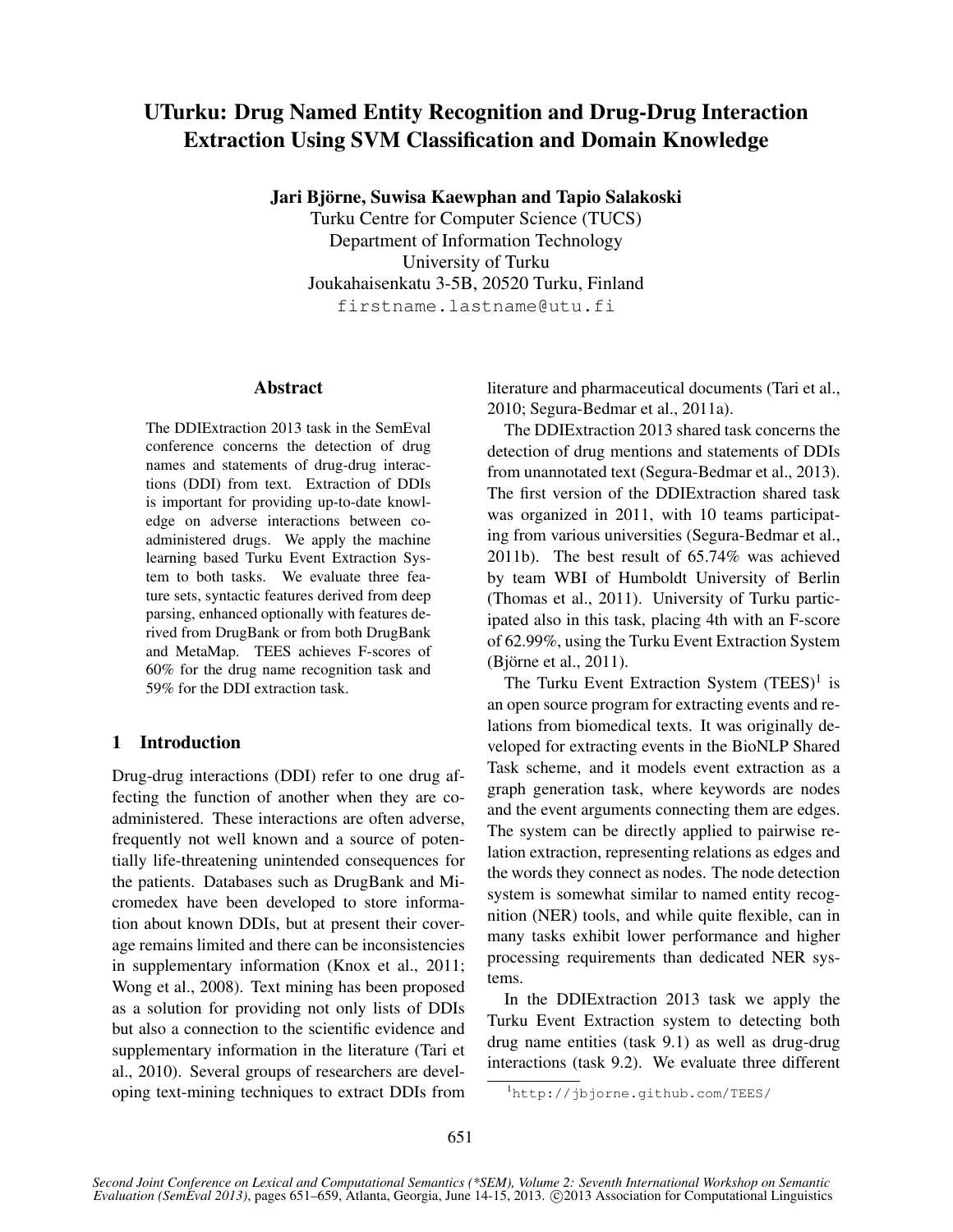feature sets for both tasks. As a baseline system deep syntactic parsing is used to generate large graphbased feature sets. For additional features, we test the impact of labeling examples with information from external sources. We test both the DrugBank Open Data Drug & Drug Target database (Knox et al., 2011) as well as the MetaMap tool to enrich the features derived from the corpus text.

MetaMap is a publicly available program developed at NLM for automatic mapping of texts to UMLS Metathesaurus concepts (Aronson, 2001). The UMLS Metathesaurus is an extensive repository of biomedical vocabularies that is derived from NLM databases and other external sources that contain information about biomedical concepts, synonyms and the relationship among them (Bodenreider, 2004).

The version of TEES used in the 2011 DDIExtraction task had been publicly available as an open source project since July 2012, but as small modifications were required for compatibility with the 2013 task, we published an updated 2.1 version that task participants could use. To simplify utilization of the numerous analyses TEES produces we also provided our drug-drug interaction predictions freely available for all DDIExtraction 2013 task participants in the hope of encouraging further participation in this interesting shared task.

We demonstrate that TEES has good performance for both drug name detection as well as drug-drug interaction detection, achieving an F-score of 60% in the drug name detection task 9.1 and an F-score of 59% in the drug-drug interaction detection task 9.2. We show that external information from DrugBank and MetaMap can considerably improve extraction performance, but observe that the use of such information must always depend on the exact requirements of each text mining task.

## 2 Methods

We present a unified approach to drug name and DDI extraction, utilizing largely the same machine learning approaches in both tasks. We develop three variants for tasks 9.1 & 9.2 each, testing the baseline performance of TEES for these tasks, as well as the impact of using external databases as additional training data.

## 2.1 Turku Event Extraction System

The Turku Event Extraction System is described in detail in Björne et al.  $(2012)$ . Here we give a general overview about applying the system for the current task. TEES processes text in a pipeline of components, starting from preprocessing tasks such as NER and parsing and proceeding to the multiple, consecutive steps of event extraction. As tasks 9.1 and 9.2 are independent of each other the entity and interaction detection components of TEES are used independently, and for preprocessing, only the parsing is done (See Figure 1).

#### 2.2 Training data preparation

TEES is a machine learning system based on support vector machines (SVM) (Tsochantaridis et al., 2005). To train the system for a new task, two datasets are required: a *training* set on which the SVM model is trained, and a *development* set on which the newly trained model is tested to determine parameter settings for optimal performance (See Figure 2). The optimal model can then be used to detect what it was trained for on unannotated datasets, such as the hidden shared task *test* set.

The DDIExtraction 2013 corpus consists of two parts: A training corpus used for system development and a test corpus for evaluating the participating systems. The annotation of the test corpus is not revealed to task participants. To develop the system, we estimate performance on the training corpus using 10-fold cross validation. To provide the datasets TEES requires, the training corpus is randomly divided (on the document level) into ten parts. For predicting drug names or DDIs for each part, seven of the remaining nine parts are used as a training set and two as a development set for parameter optimization. When producing the final models for classifying the test corpus, five parts of the training corpus are used for training and the other five for parameter optimization. In both cases, the parameter optimization set is merged with the training set when producing the final model for classifying the test set.

The DDIExtraction 2013 corpus is provided in an XML format originally introduced as a unified format for several pairwise protein-protein interaction (PPI) corpora (Pyysalo et al., 2008). TEES uses a variant of this format as its internal data representa-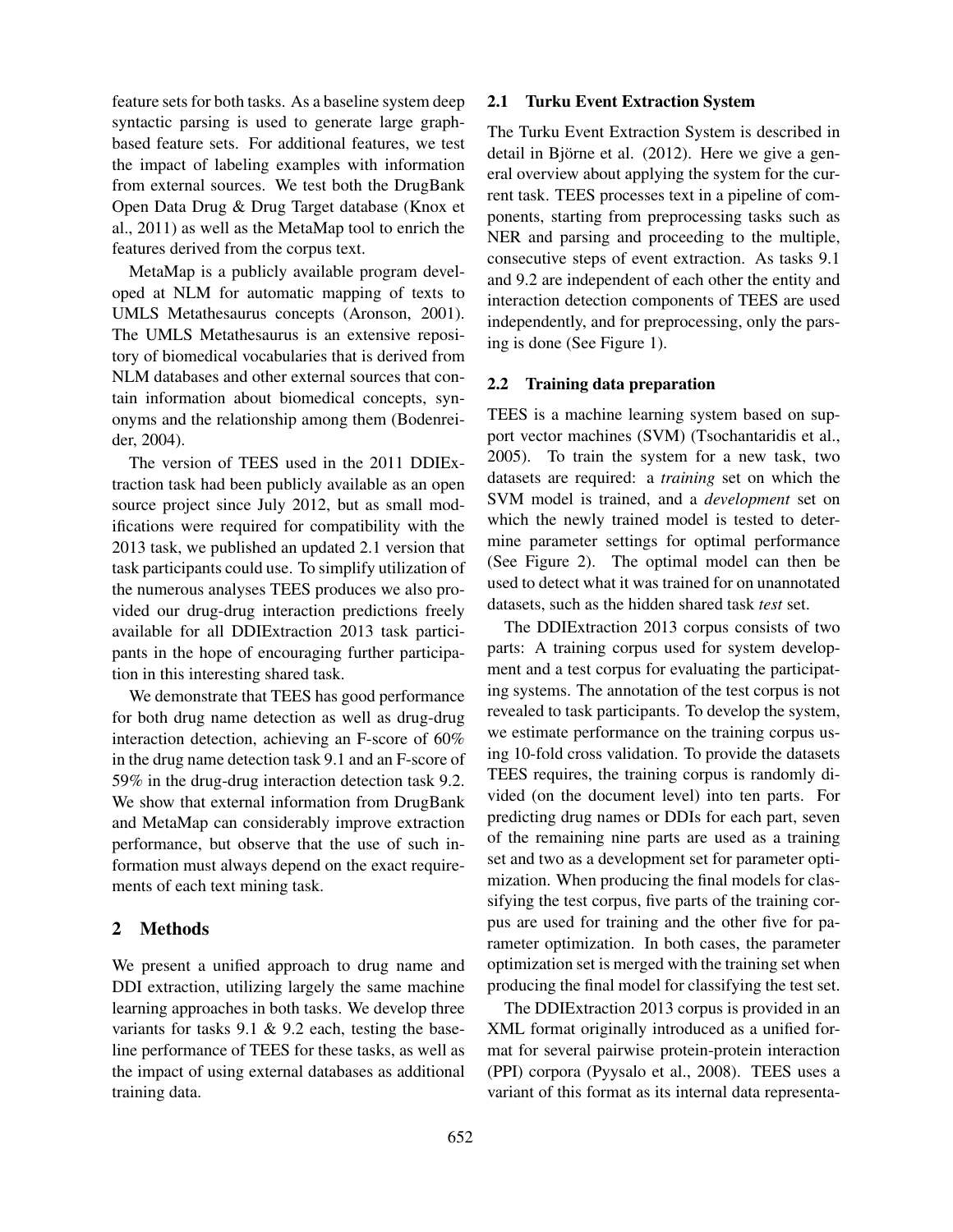

Figure 1: TEES graph representation for drug name and interaction extraction, with example sentence *DDI-DrugBank.d372.s2* from the DDIExtraction 2013 training corpus. A) Both the annotation (above the sentence) and the syntactic parse (below the sentence) are represented as graphs. Tokens form the nodes and dependencies the edges of the syntactic parse graph. Drug names form the nodes and DDIs the edges of the annotation graph. Drug name entities are linked to their syntactic head tokens, connecting the two graphs and allowing the parse to be used as a source of features. For DDI edges, most features are derived from the *shortest path of dependencies* connecting the two drug entities. B) For DDI extraction, one example is generated for each interaction type for each undirected pair of drug entities. The gray *neg* class edge is a negative example.



Figure 2: DDIExtraction 2013 corpus. A) To evaluate performance, and to provide analyses for the full training corpus, the training corpus is divided for 10-fold cross validation. B) Each of the ten parts is classified using seven of the remaining parts for training the model and the last two for optimizing parameters. After parameter optimization, all nine parts are used to train the model (with the optimal parameters) for classifying the test set. C) To classify the hidden DDIExtraction 2013 corpus half of the training corpus is used for training and the other half for determining optimal parameters. The test corpus is finally classified with a model trained using the full training corpus.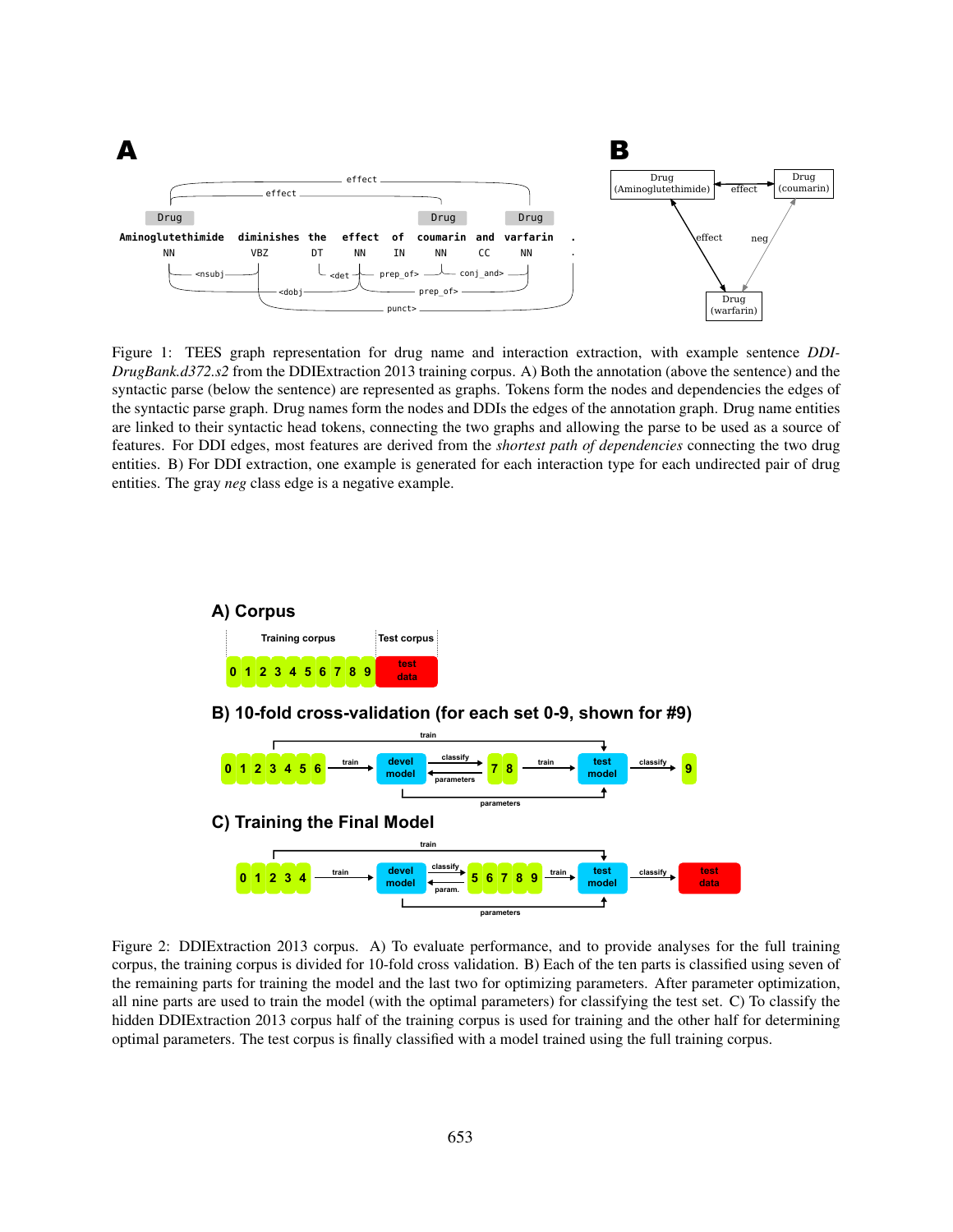tion. While close to the DDIExtraction 2013 format, some differences exist, so we preprocess the corpora for compatibility with TEES. Namely, *ddi* elements are renamed as *interaction* elements, *entity* elements in task 9.2 are tagged with the *given* attribute to mark them as pre-annotated data for TEES and all character offsets are converted to the TEES format by increasing the end offset by one, resulting in spans denoted with the beginning character and end character plus one, a common convention in programming languages such as Java and Python.

Before use, all DDIExtraction 2013 corpora are parsed with the TEES preprocessing pipeline, using the BLLIP parser with David McClosky's biomodel to produce a Penn-tree style parse which is converted with the Stanford parser tools to the collapsed CC processed Stanford dependency scheme (Charniak and Johnson, 2005; McClosky, 2010; de Marneffe et al., 2006).

#### 2.3 Drug name recognition with TEES

For drug name recognition the TEES entity detector module is used. Baseline syntactic features (model 1) are generated from the parse, using both information on the tokens and their linear context, as well as dependency chains starting from the entity head token. External data is added to the head token features, from where it is combined into more complex features. One example is generated for each token in the sentence, and these are classified into negatives or one of the positive classes.

As a new feature we generate all substrings starting from the first and last characters of the drug name, with the intention of detecting common prefixes and suffixes among the drug names.

#### 2.4 Drug-drug interaction detection with TEES

For DDI extraction we use the TEES edge detector module. DDIs are typed, undirected edges, so one example is generated for each undirected pair of drug name entities present in the sentence (See Figure 1). The baseline syntactic features (model 1) are generated mostly from the *shortest path of dependencies* connecting the pair of drug name entities' head tokens. From this shortest path several feature groups are generated, including *N*-grams of various lengths, governor–dependent information for dependencies etc. External data is added into the two drug

name entities, and combined into the path features.

We also use the TEES modification from DDIExtraction 2011 task where *conj and* dependencies are ignored when calculating the shortest path, with the aim of including more of the relevant interaction words in the path.

#### 2.5 Using DrugBank for Domain Knowledge

DrugBank<sup>2</sup> is a public database of information on drugs and drug targets. We use the downloadable XML version of the database.

For drug name recognition, for each candidate token, we add as features its presence as a known drug name in DrugBank and the *synonym*, *brand*, *group* and *category* annotations this drug may have. We also mark whether the candidate token exactly equals an annotation of one of these types, indicating cases where the token is e.g. a known brand name.

For DDI extraction, we mark as a feature whether the drug name pair is listed in DrugBank as having interactions or not. We also mark if one of the drug names is not listed in DrugBank.

#### 2.6 Using MetaMap for Domain Knowledge

The MetaMap program has been used extensively for a wide array of BioNLP studies, such as automatic indexing of biomedical literature and conceptbased text summarization (Reeve et al., 2007; Quanzhi and Yi-Fang Brook, 2006). For drugrelated information extraction, two recent applications demonstrated that integrating the MetaMap program to their existing systems produces high overall performance in i.) identification and classification of the pharmaceutical substances and ii.) extraction of drug indication information (Segura-Bedmar et al., 2008; Fung et al., 2013).

MetaMap finds Metathesaurus concepts by performing a shallow syntactic analysis of the input text, producing a set of noun phrases. The noun phrases are then used to generate sets of variants which are consequently looked up from the Metathesaurus concepts. Matching concepts are evaluated against the original text and the strength of the mappings are calculated. The candidates are finally combined and the final scores are computed, where the highest score of a complete mapping represents

 $^{2}$ http://www.drugbank.ca/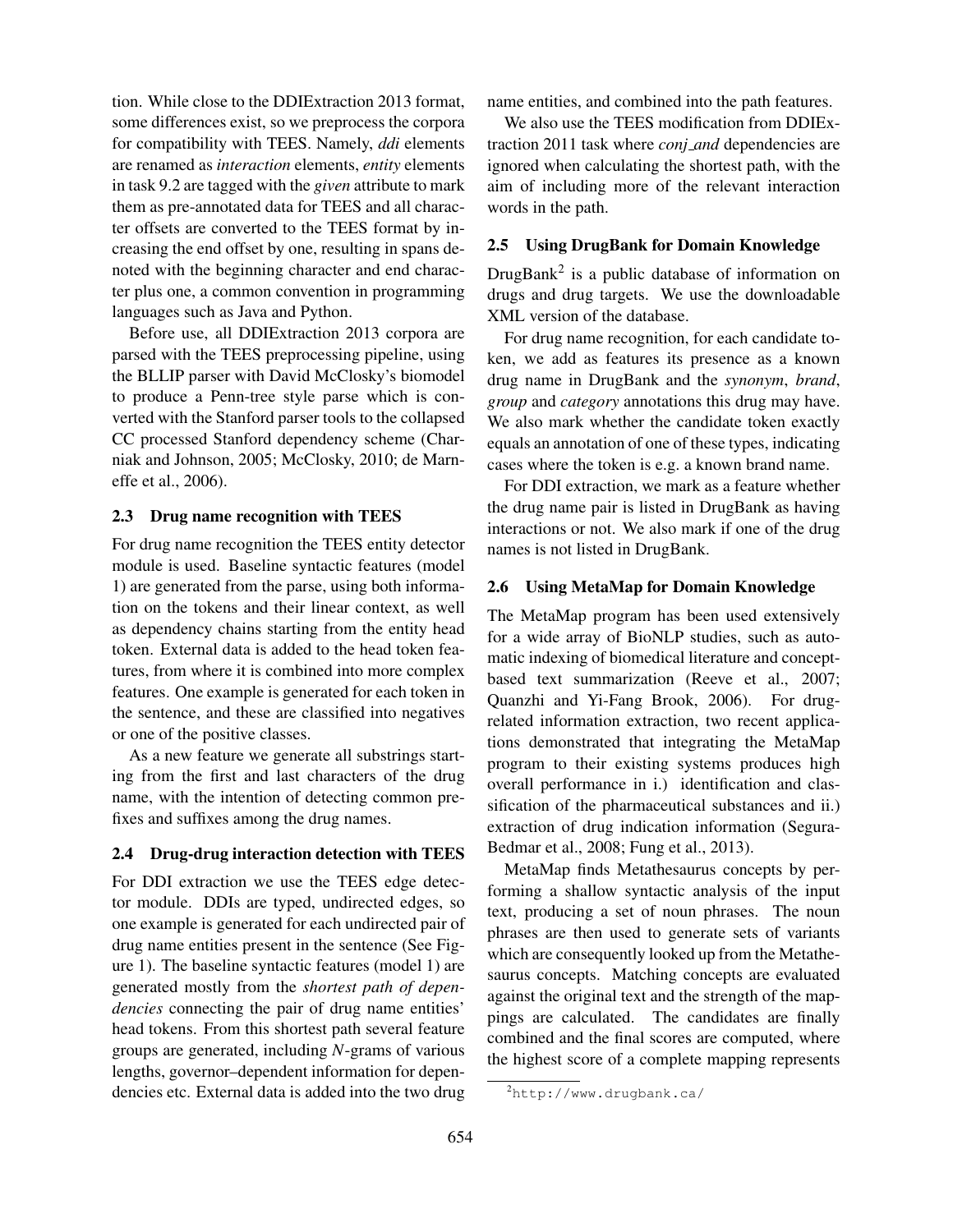MetaMap's interpretation of the text.

The MetaMap program can be run both locally and remotely<sup>3</sup>. We ran the current version, MetaMap2012, remotely via the batch mode facility by converting the sentences of the DDIExtraction corpora into the MetaMap input format. Many of the applications that integrate MetaMap into their systems use the default settings that are claimed to be suitable for general purposes. However, we applied different options with the aim of increasing the coverage of Metathesaurus concepts found by MetaMap. The parameter set that influences the performance of MetaMap included; using a relaxed model, selecting the NLM2012AB Metathesaurus version, including all derivational variants, enabling unique acronym/abbreviation variants only, allowing candidates from one or two character words, preferring multiple concepts and using word sense disambiguation.

*The Relaxed Model* is provided by MetaMap in addition to the strict model which is offered as a default setting in which all types of filterings are applied. However, we chose the relaxed model in which only manual and lexical filterings are used. While the strict model is most appropriate for experiments that require the highest accuracy, it covers only 53% of the Metathesaurus strings. As we consider high coverage of concepts an important factor, we applied the relaxed model which consists of up to 83% of Metathesaurus strings.

*The versions of Metathesaurus*, Base, USAbase and NLM, provided with MetaMap are different in their Metathesaurus coverage and the license type required for using vocabulary sources. The NLM2012AB version which is offered at no cost for research purposes and covers all of the provided Metathesaurus was used in our work.

*Variants*, such as inflectional and derivational variants, are computed by MetaMap to account for the textual variation in the text. With this setting, many types of variants are generated recursively, and only acronyms and abbreviations are restricted to the unique ones. In addition, the candidates also include words that can be prepositions, conjunctions or determiners if they occur often enough in Metathesaurus.

*Prefer multiple concepts* causes MetaMap to score the mappings with more concepts higher than those with fewer concepts. This option is useful for discovering higher-order relationships among concepts found in the text and as such is assumed to be helpful for discovering the DDIs.

*Word sense disambiguation* attempts to solve lexical ambiguities by identifying the correct meaning of a word based on its context. By using this option in MetaMap, the program attempts to solve the ambiguities among equally scoring concepts by choosing the concept(s) based on semantic type.

We use the XML version of the MetaMap output which is post-processed by TEES to extract relevant features; candidate concepts, preferred concepts, CUI (Concepts Unique Identifier), score, semantic types and sources.

For drug name recognition, these are added as binary features for the candidate token, with the exception of the score, the value of which is normalized into the [0, 1] range. For DDI extraction, the binary features are added for the two drug names, and combined into the shortest path features.

## 2.7 Public analyses

The TEES 2.0 system used in DDIExtraction 2011 Shared Task has been public since summer 2012. While only small modifications are needed to make the DDIExtraction 2013 corpus usable with the TEES system, these can be complicated for new users. Therefore, to make sure our public DDIExtraction 2011 system is usable not only in theory, but easy enough to use in practice, we updated the system into the 2.1 version capable of automatically converting the DDIExtraction 2013 corpus and provided with precalculated models for DDI prediction.

To improve usability, we provided fully precalculated analysis files for the DDIExtraction 2013 corpus, produced using TEES 2.1. These analyses contain the TEES drug-drug interaction predictions, BLLIP Penn tree-bank style parses (using the Mc-Closky biomodel), Stanford dependency parses (in the collapsed CC processed format) and syntactic head offsets for drug entities.

The analyses were calculated with the baseline TEES 2.1 system, without using the external datasets which were tested only later. The analyses were provided for task 9.2, which is the direct

 $3$ http://metamap.nlm.nih.gov/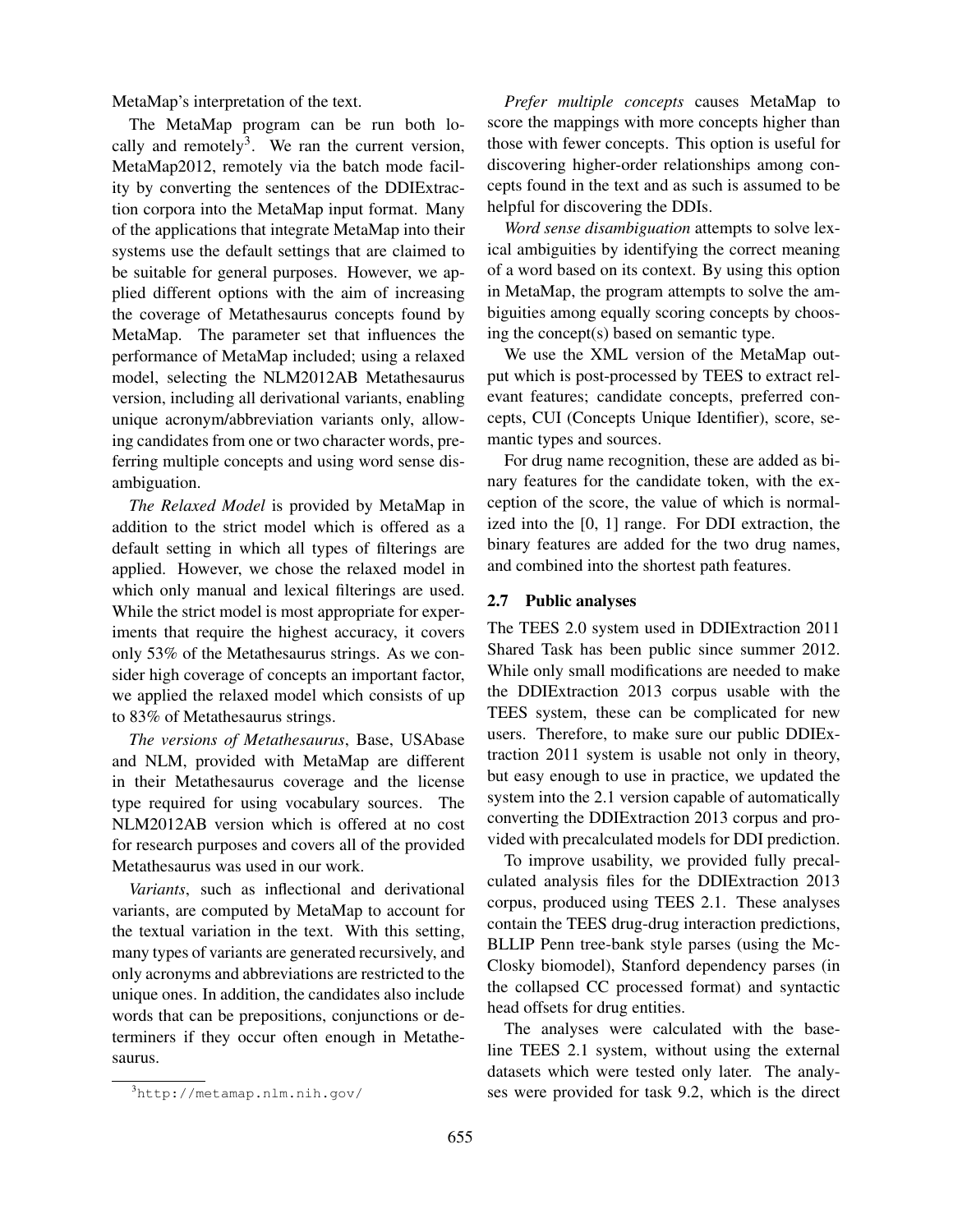continuation of the 2011 task for which the public TEES system was already available.

The analyses for the DDIExtraction 2013 corpus were made available on February 25th 2013. Despite being published quite late in the training period there was interest in this supporting data, and before the task result submission deadline the analyses were downloaded 14 times. The test set analyses were provided for registered DDIExtraction 2013 participants during the test period.

# 3 Results and Discussion

Three feature sets were used to produce the results. The baseline set (model 1) consisted of the TEES entity and edge detectors which build a large feature set from syntactic parses. Model 2 adds DrugBank features to this baseline and model 3 further extends model 2 with MetaMap information.

Three runs using these models were submitted for both tasks 9.1 and 9.2. The results indicate the system was capable of detecting both drug names and drug-drug interactions with reasonable performance. The best F-scores were 60% for task 9.1 drug name detection and 59% for task 9.2 DDI extraction.

As task 9.1 is completely new, and task 9.2 was extended from the 2011 DDI extraction task with typed interactions and MEDLINE abstracts, the current results are not directly comparable with the 2011 ones. The evaluation metric closest to the 2011 task is task 9.2 DDI detection regardless of type, using only the DrugBank subset of the corpus. With this metric, our system achieved an F-score of 72% in 2013 vs. 62.99% in 2011, which may indicate higher baseline performance, potentially influenced by a larger training dataset.

## 3.1 Drug name recognition

The decision to not attempt detection of more than one token per drug entity proved to be not too detrimental to the final performance. In the training corpus, there are 14,765 drug name entities of which only 2,768 (18.7%) consist of more than one token, and of these only 38 are disjoint (not forming a continuous span). For our best performing drug name detection model (number 3) typed, partial span matching was at 78% F-score vs. typed, strict span matching at 65%. Therefore, detecting only a single token per entity resulted in a maximum loss of 13 percentage points (pp), but considering that a scheme designed to detect multi-token entities would be inherently more complex, potentially having lower performance, and that not all of the spans would be correctly detected, we feel this tradeoff in performance is worth it for the considerably more simple system design it allows.

Adding the external datasets to the classifier models proved to have a considerable impact on the task performance (See Table 1). The baseline system reached an F-score of 47% which was increased by 9 percentage points when including DrugBank information and a further 4 percentage points when also MetaMap information was included.

As seen from the type-specific F-scores (on the training corpus), *brand* class entity detection was improved by 30 pp when DrugBank information was added, and increased slightly further with MetaMap information (See Table 2). DrugBank lists brand names for many drugs, and when this information is added as a feature for each detected drug, determining the type of the drug is greatly improved.

The official primary metric in both tasks 9.1 and 9.2 is a macro-averaged F-score, which gives equal weight to performance in each class, emphasizing the importance of detecting also the difficult, small classes. In particular, the class *drug n* (active substances not approved for use in humans for medical purposes) was very difficult to detect for our system. While performance remained low for all three models, including the MetaMap information gave a large relative increase in *drug n* detection performance, increasing it from 2% F-score to 8% (See Table 2). With the macro-averaged overall performance, this resulted in model three with the MetaMap information having notably higher performance.

We hypothesized that the *drug\_n* category might be hard to detect as it could contain entities similar to the *drug* category, which may differ only by approval for use in humans, information that is not likely present in the corpus. Analysis of classification errors (See Table 3) confirms this hypothesis, showing that *drug n* entities are by far the most commonly misclassified ones. Addition of Drug-Bank and MetaMap information considerably reduces *drug n* misclassifications into the *drug* category.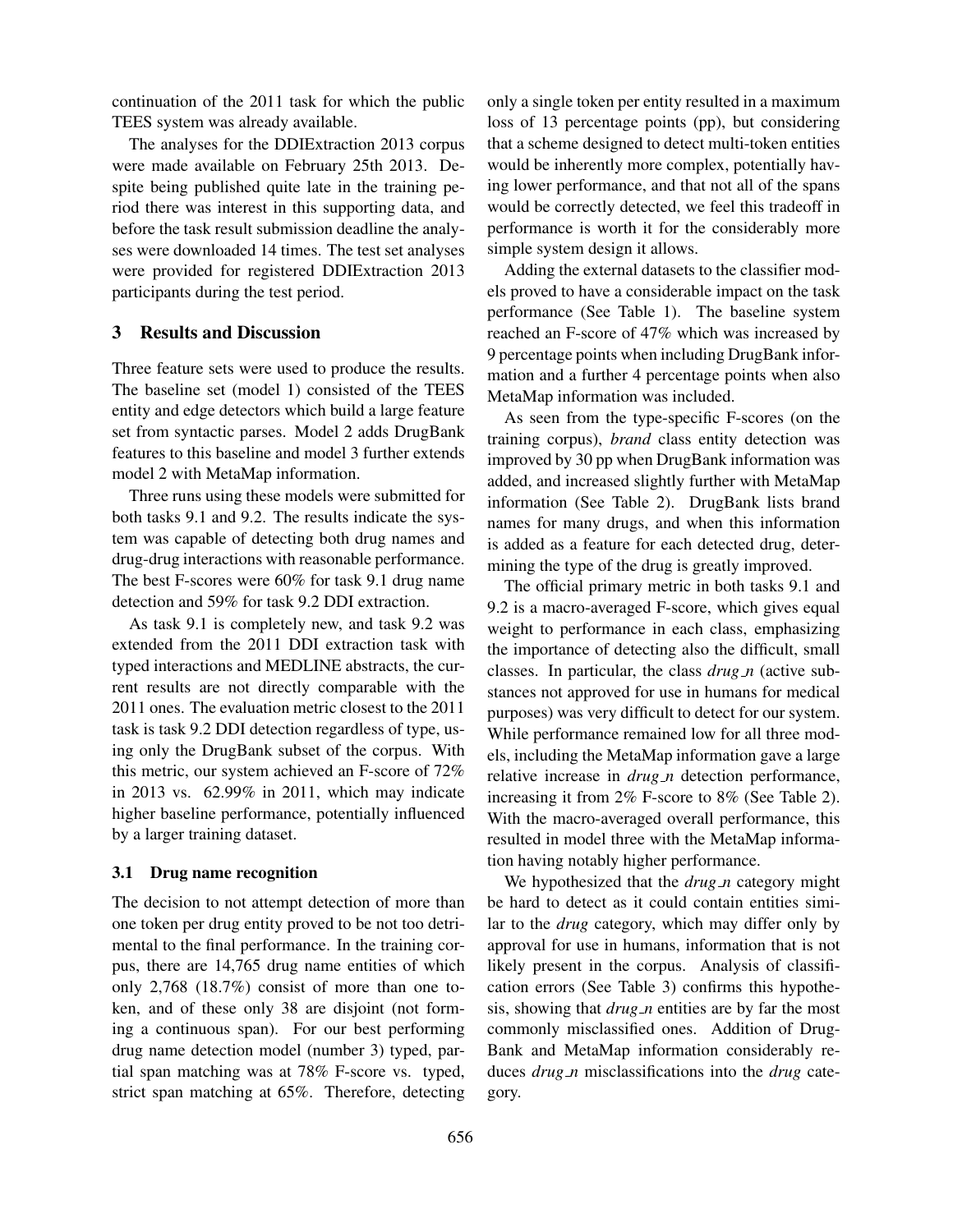| M | task | P          | R          | F          |
|---|------|------------|------------|------------|
|   | 9.1  | 0.48(0.70) | 0.46(0.51) | 0.47(0.59) |
| 2 | 9.1  | 0.6(0.77)  | 0.52(0.59) | 0.56(0.67) |
| 3 | 9.1  | 0.69(0.76) | 0.54(0.59) | 0.6(0.66)  |
| 1 | 9.2  | 0.73(0.69) | 0.47(0.44) | 0.57(0.54) |
| 2 | 9.2  | 0.76(0.69) | 0.48(0.45) | 0.59(0.55) |
| 3 | 9.2  | 0.73(0.68) | 0.48(0.44) | 0.58(0.53) |

Table 1: Official results for TEES in the DDIExtraction 2013 task and in parentheses corresponding 10-fold cross-validation results on the training corpus. The three models (M) used are 1) baseline syntactic features, 2) baseline with DrugBank features and 3) baseline with both DrugBank and MetaMap features.

Task rules allowed using the test corpus of task 9.2 (with annotated entities) as additional training data for task 9.1. Due to time constraints we did not use it for training, but it is likely that performance could be further enhanced by using it.

#### 3.2 Drug-drug interaction extraction

Performance of the three feature sets in the 9.2 DDI extraction task are much closer than in the 9.1 drug name recognition task. Still, additional information from DrugBank and MetaMap slightly increase performance, but DrugBank alone outperforms using both MetaMap and DrugBank. With the performance difference range between the models being only 2 pp, we think the results remain inconclusive.

That external data did not provide a further increase might indicate that drug-drug interaction detection is mostly a matter of interpreting the syntactic parse, whereas drug-name recognition benefits more from dictionary matching methods.

As with task 9.1, we analyse the classification errors on the 10-fold classification performed on the training dataset for which annotations are publicly available (See Table 4). None of the DDI classes are as hard to detect as the drug name class *drug n*, but the *int* class has much lower performance than the other classes, with most examples classified incorrectly as negatives.

#### 4 Conclusions

We applied the Turku Event Extraction System 2.1 to detection of both drug names and drug-drug interactions in the DDIExtraction 2013 task. The sys-

|   |      | $\text{model}$   drug   brand   group   drug_n |      |      |
|---|------|------------------------------------------------|------|------|
|   | 0.72 | 0.6                                            | 0.48 | 0.02 |
| っ | 0.78 | 0.9                                            | 0.49 | 0.02 |
| 3 | 0.78 | 0.91                                           | 0.48 | 0.08 |

Table 2: Per-class micro-average scores for the drug name recognition task 9.1.

tem showed good performance for both tasks, but we must consider that name and interaction detection were evaluated in isolation. In real world text mining tasks, these steps will be consecutive and as such result in lower overall performance. TEES achieves good performance using deep syntactic parsing, but this is a computationally expensive processing step. When drug names are detected with TEES, all input sentences need to be parsed, but if some other method is used for drug name recognition, TEES can parse just the sentences with drug names, as only they can potentially contain DDIs, enabling much faster DDI extraction.

We showed that adding external data from the DrugBank database and from MetaMap preprocessing can considerably increase extraction performance. However, we assume this makes the system more dependent on such data being available for candidate drug names and DDIs in the text being processed, potentially making it harder to detect completely new names and interactions. Therefore, using external data is likely to introduce a tradeoff of higher performance vs. wider detection. Use of such data should be chosen according to the task, as in some cases the goal is to retrieve documents with known drugs and interactions, in others to maximize detection of information not yet in the databases.

As with previous TEES versions, we will provide our source code freely available under an open source license at the TEES project repository<sup>4</sup>. We will also include a wrapper for using the MetaMap tool via the TEES preprocessing pipeline, allowing it to be easily integrated into event and relation extraction tasks.

## Acknowledgments

We thank  $\text{CSC}$  — IT Center for Science Ltd, Espoo, Finland for providing computational resources.

<sup>4</sup>http://jbjorne.github.com/TEES/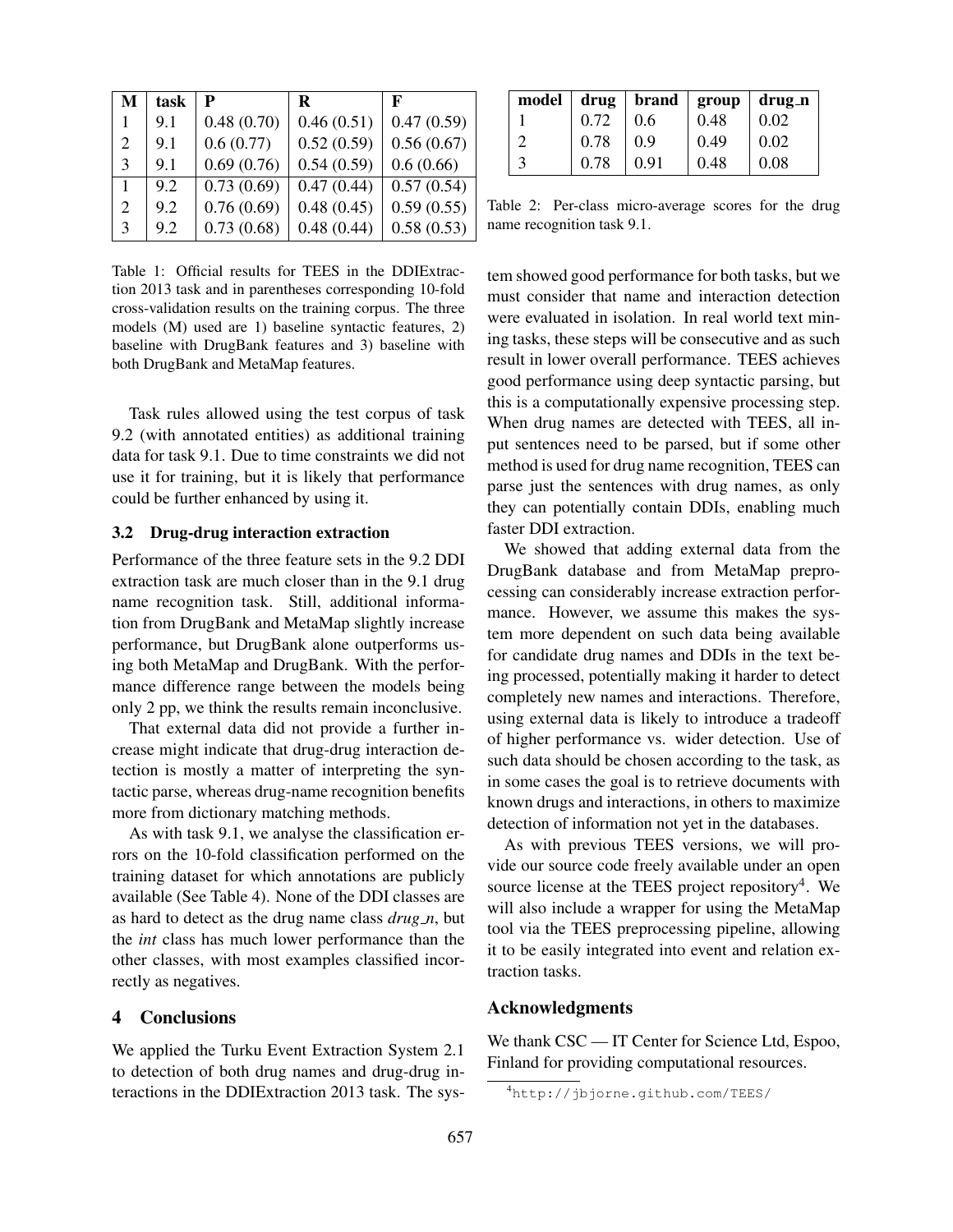|        | neg   | brand | drug_n | group | drug  |
|--------|-------|-------|--------|-------|-------|
| neg    | 99.57 | 0.04  | 0.00   | 0.15  | 0.24  |
|        | 99.60 | 0.03  | 0.00   | 0.14  | 0.22  |
|        | 99.60 | 0.03  | 0.01   | 0.14  | 0.22  |
| brand  | 21.43 | 67.92 | 0.07   | 0.63  | 9.95  |
|        | 8.91  | 89.70 | 0.07   | 0.21  | 1.11  |
|        | 8.63  | 89.98 | 0.07   | 0.28  | 1.04  |
| drug_n | 49.70 | 2.79  | 12.18  | 0.40  | 34.93 |
|        | 63.27 | 0.00  | 15.37  | 1.00  | 20.36 |
|        | 65.27 | 0.00  | 15.37  | 1.20  | 18.16 |
| group  | 13.80 | 0.12  | 0.03   | 85.15 | 0.90  |
|        | 14.13 | 0.00  | 0.03   | 84.97 | 0.87  |
|        | 14.04 | 0.06  | 0.06   | 85.00 | 0.84  |
| drug   | 6.71  | 0.69  | 0.10   | 0.75  | 91.75 |
|        | 5.60  | 0.27  | 0.08   | 0.79  | 93.27 |
|        | 6.20  | 0.32  | 0.08   | 0.69  | 92.72 |

Table 3: Task 9.1 drug name classification errors for the training corpus. Each cell in the table lists from top to bottom results for models one to three (baseline, baseline+DrugBank, baseline+DrugBank+MetaMap). The results are percentage of SVM examples of each class (vertical) classified into each potential class (horizontal).

|           | neg   | int   | advise | effect | mechanism |
|-----------|-------|-------|--------|--------|-----------|
| neg       | 97.27 | 0.02  | 0.52   | 1.09   | 1.09      |
|           | 97.32 | 0.03  | 0.49   | 1.06   | 1.09      |
|           | 97.40 | 0.03  | 0.47   | 1.04   | 1.05      |
| int       | 61.70 | 22.87 | 0.53   | 9.57   | 5.32      |
|           | 61.70 | 23.40 | 0.00   | 8.51   | 6.38      |
|           | 70.74 | 19.15 | 0.00   | 7.45   | 2.66      |
| advise    | 34.50 | 0.12  | 60.17  | 4.24   | 0.97      |
|           | 34.02 | 0.24  | 60.05  | 4.36   | 1.33      |
|           | 33.54 | 0.24  | 60.77  | 4.36   | 1.09      |
| effect    | 38.59 | 0.41  | 3.85   | 54.06  | 3.08      |
|           | 38.41 | 0.41  | 3.73   | 54.30  | 3.14      |
|           | 39.18 | 0.41  | 3.68   | 53.59  | 3.14      |
| mechanism | 50.34 | 0.15  | 2.05   | 5.08   | 42.38     |
|           | 48.75 | 0.15  | 1.82   | 5.08   | 44.20     |
|           | 52.16 | 0.23  | 1.29   | 5.00   | 41.32     |

Table 4: Task 9.2 drug-drug interaction classification errors for the training corpus. Each cell in the table lists from top to bottom results for models one to three (baseline, baseline+DrugBank, baseline+DrugBank+MetaMap). The results are percentage of SVM examples of each class (vertical) classified into each potential class (horizontal).